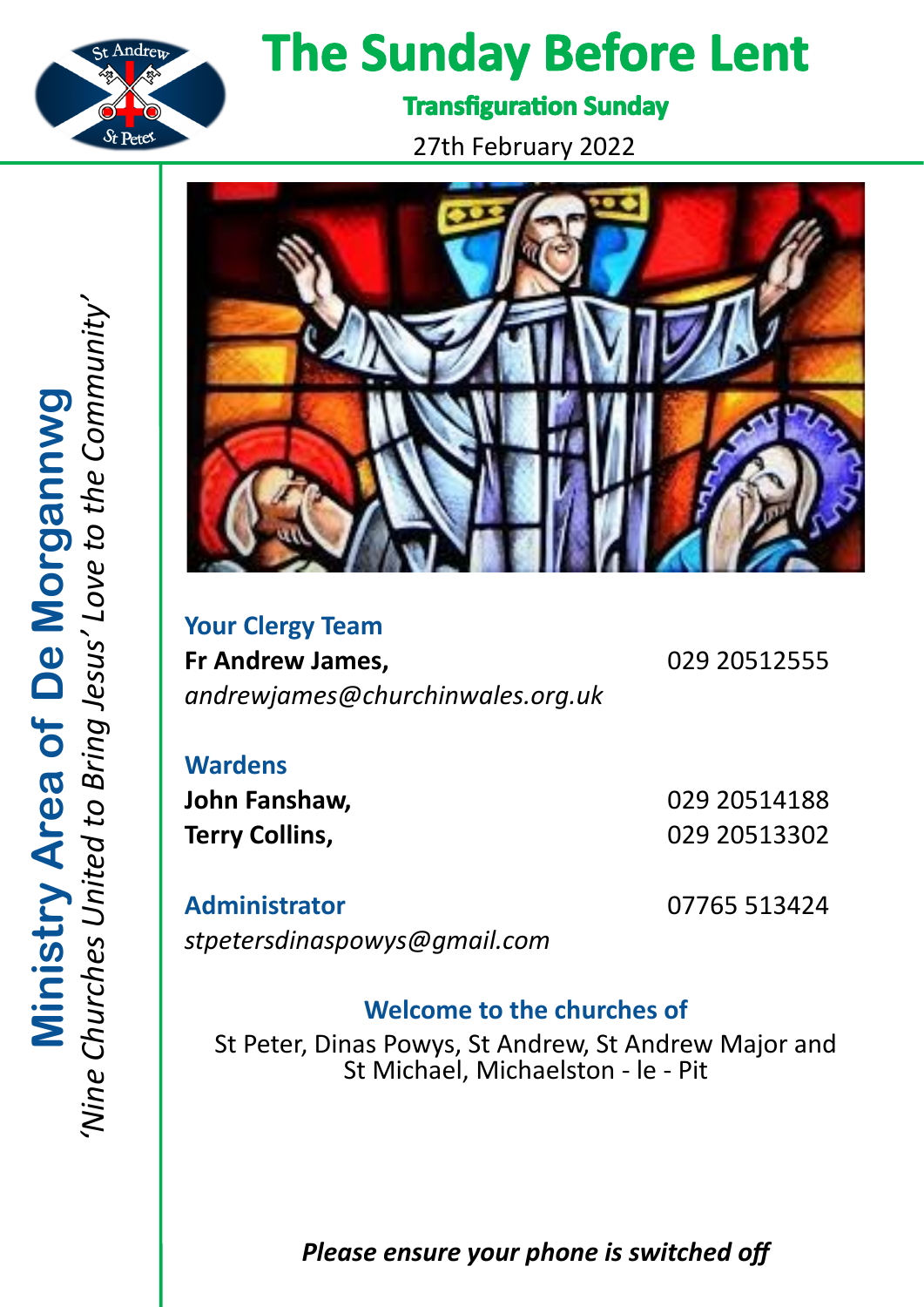# **Collect**

Almighty Father, whose Son was revealed in majesty before he suffered death upon the cross: give us grace to perceive his glory, that we may be strengthened to suffer with him and be changed into his likeness, from glory to glory; who is alive and reigns with you, in the unity of the Holy Spirit, one God, now and for ever.

#### **Amen**



# **A reading from Exodus 34. 29-35**

Moses came down from Mount Sinai. As he came down from the mountain with the two tablets of the covenant in his hand, Moses did not know that the skin of his face shone because he had been talking with God. When Aaron and all the Israelites saw Moses, the skin of his face was shining, and they were afraid to come near him. But Moses called to them; and Aaron and all the leaders of the congregation returned to him, and Moses spoke with them. Afterwards all the Israelites came near, and he gave them in commandment all that the LORD had spoken with him on Mount Sinai. When Moses had finished speaking with them, he put a veil on his face; but whenever Moses went in before the LORD to speak with him, he would take the veil off, until he came out; and when he came out, and told the Israelites what he had been commanded, the Israelites would see the face of Moses, that the skin of his face was shining; and Moses would put the veil on his face again, until he went in to speak with him.

*This is the word of the Lord R* **Thanks be to God**



#### **A reading from 2 Corinthians 3.12-4.2**

Since, then, we have such a hope, we act with great boldness, not like Moses, who put a veil over his face to keep the people of Israel from gazing at the end of the glory that was being set aside. But their minds were hardened. Indeed, to this very day, when they hear the reading of the old covenant, that same veil is still there, since only in Christ is it set aside. Indeed, to this very day whenever Moses is read, a veil lies over their minds; but when one turns to the Lord, the veil is removed. Now the Lord is the Spirit, and where the Spirit of the Lord is, there is freedom. And all of us, with unveiled faces, seeing the glory of the Lord as though reflected in a mirror, are being transformed into the same image from one degree of glory to another; for this comes from the Lord, the Spirit.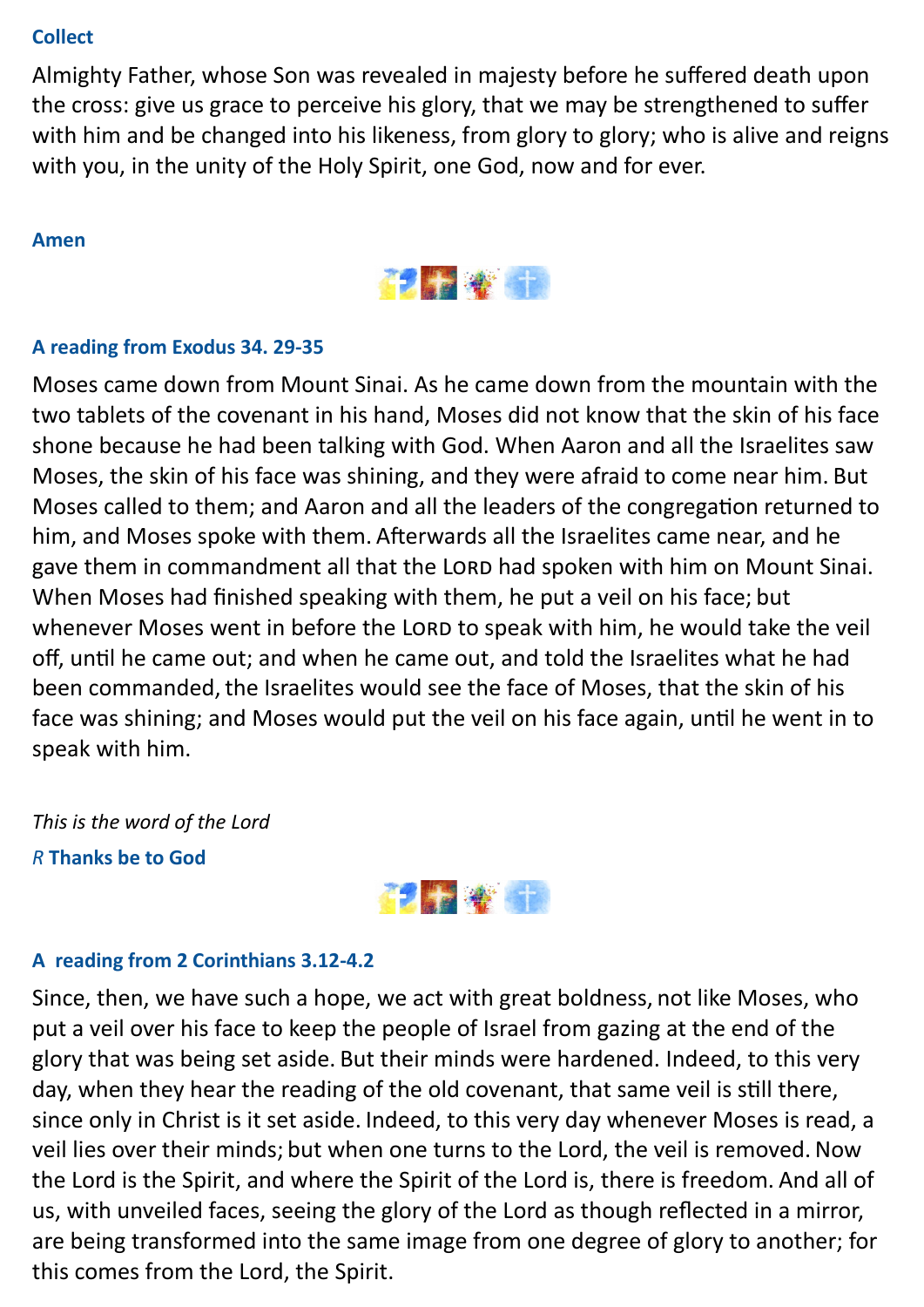Therefore, since it is by God's mercy that we are engaged in this ministry, we do not lose heart. We have renounced the shameful things that one hides; we refuse to practise cunning or to falsify God's word; but by the open statement of the truth we commend ourselves to the conscience of everyone in the sight of God.

*This is the word of the Lord R* **Thanks be to God**



# **The Gospel**

# **Listen to the Gospel of Christ according to Luke 9. 28-36,**

# *R* **Glory to you, O Lord**

Now about eight days after these sayings Jesus took with him Peter and John and James, and went up on the mountain to pray. And while he was praying, the appearance of his face changed, and his clothes became dazzling white. Suddenly they saw two men, Moses and Elijah, talking to him. They appeared in glory and were speaking of his departure, which he was about to accomplish at Jerusalem. Now Peter and his companions were weighed down with sleep; but since they had stayed awake, they saw his glory and the two men who stood with him. Just as they were leaving him, Peter said to Jesus, 'Master, it is good for us to be here; let us make three dwellings, one for you, one for Moses, and one for Elijah' - not knowing what he said. While he was saying this, a cloud came and overshadowed them; and they were terrified as they entered the cloud. Then from the cloud came a voice that said, 'This is my Son, my Chosen; listen to him!' When the voice had spoken, Jesus was found alone. And they kept silent and in those days told no one any of the things they had seen.

*This is the Gospel of the Lord R* **Praise be to thee O Christ**



#### **Post Communion Prayer**

Holy God, we see your glory in the face of Jesus Christ: may we who are partakers at his table reflect his life in word and deed, that all the world may know his power to change and save. This we ask through Jesus Christ our Lord.

**Amen**